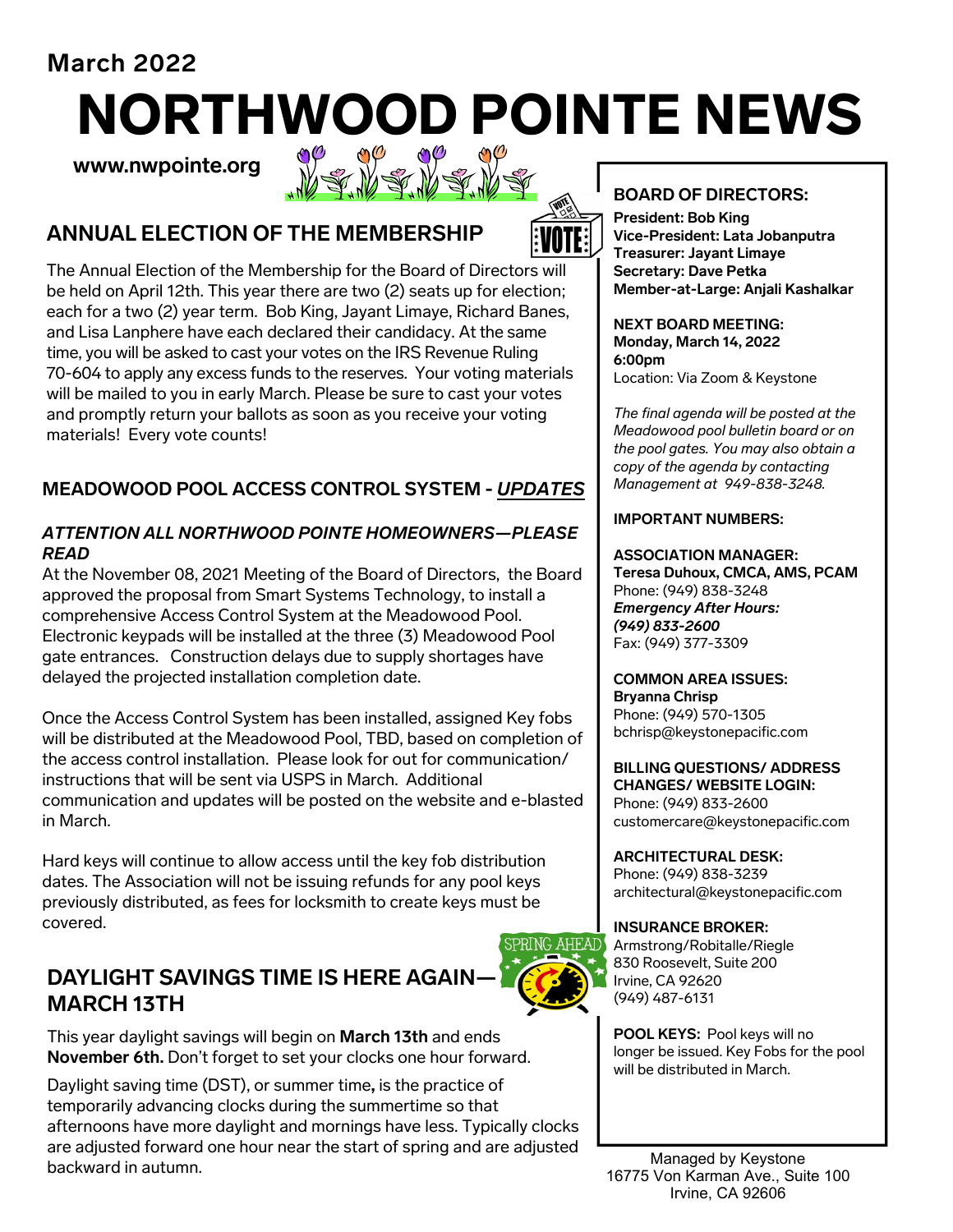# **March 2022 REMINDERS**

 For after-hours association maintenance issues, please call (949) 833.2600 to be connected with the emergency service line. Please call 9-11 for life-threatening emergencies.

Thursday, March 17th - St. Patrick's Day



 Monday, March 14, 2022 - Board Meeting @ 6:00pm Location: Via Zoom and Keystone - 16775 Von Karman, Suite 100, Irvine, CA

#### **A MEMBERS RIGHT TO PRIVACY**

California Civil Code allows a member to request to be removed from the membership list to prevent release of their private contact information to a member requesting the membership list. In order to opt-out of the membership list, you must notify the Association **in writing**. If you choose to opt-out of sharing your name, property address, email address and mailing address under the membership list, the opt-out designation shall remain in effect until changed by you, by written notification to management. If you wish to opt-out, please complete the Opt-Out Form on our website at: **http://www.kppm.com/forms/opt-out.php.**

# **NORTHWOOD POINTE FLASH SWIM TEAM UPCOMING 2022 SEASON - LOOKING FOR SWIMMERS**

Families interested in joining the Northwood Pointe Flash Swim Team this summer should contact the team's Registrar, Jennifer Smith, at: NWPFlashRegistrar@gmail.com no later than March 15, 2022 to be included in the lottery. Please include the following information: children's names, genders and ages as of June 1, 2022; your address and number of years at that address as of March 15, 2022. Most importantly, include an e-mail address and phone number where you can be contacted. Swimmers must be residents of Northwood Pointe and MUST be able to swim the length of the pool (25 yards) unaided. The lottery will be held before the end of March.

# **MAINTENANCE REQUESTS**

As a reminder, although we are happy to help facilitate any maintenance requests with the City or your respective sub-association, the Northwood Pointe Master Association does not maintain Meadowood Park, Citrus Glen Park, or any landscaped areas at the entrances to the individual neighborhoods or inside of the individual neighborhoods.

# **2022 MONTHLY ASSESSMENT INCREASE**

The monthly assessments for Northwood Pointe will be increasing from \$45.00 to \$50.00 per month beginning April 1, 2022. The change in assessments is a result of the minimum wage being increased, which is affecting the labor provided by vendors, increased expenses and the need to fund reserves for upcoming expenditures. If you currently have your bank send payments automatically, please make sure you update the amount they send each month. If you are signed up for ACH through Keystone, there is no need to make any changes.

# **ARCHITECTURAL GUIDELINES FOR NORTHWOOD POINTE**

If you are considering to complete exterior improvements to your home, please keep in mind that you must submit for architectural approval to the Master Association, prior to commencing work. The review process allows 30 days for review of your submittal from the time of receipt of a completed application. Incomplete applications will be sent back for re-submittal and will not be considered. Due to the volume of submittals, Management cannot expedite the review of any applications; applications will be processed in the order in which the applications are received. If you would like to view the guidelines and application, please visit the Association's website at: www.nwpointe.org to download the material, or email bchrisp@keystonepacific.com to request a copy. You may also visit the Dunn Edwards website at:

https://www.dunnedwards.com/colors/archive/color-ark\_pro/northwood-pointe-master-

association/arborcrest and hit the dropdown bar to select your specific sub-association for the pre-approved paint schemes.